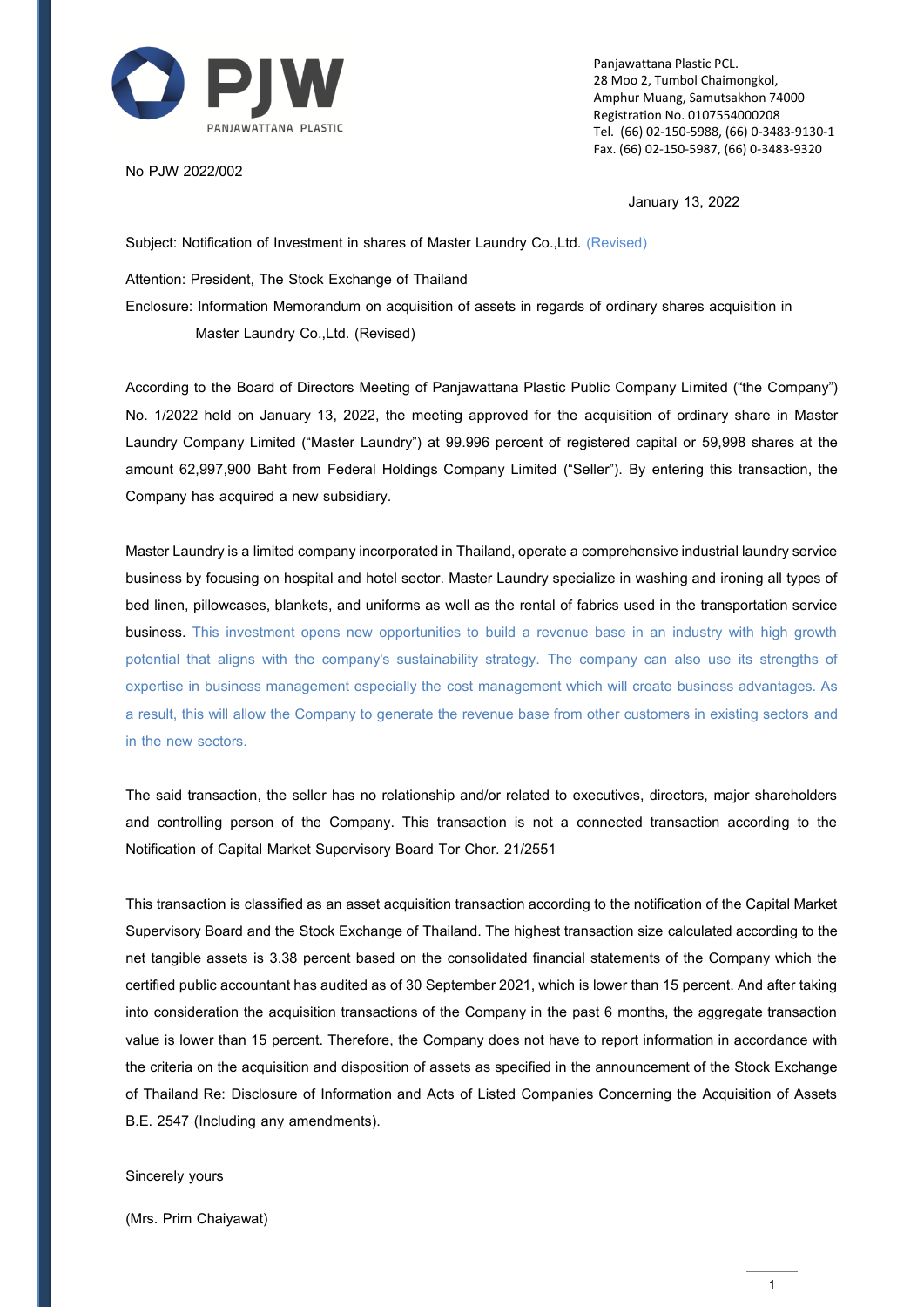

Company's Secretary

Panjawattana Plastic PCL. 28 Moo 2, Tumbol Chaimongkol, Amphur Muang, Samutsakhon 74000 Registration No. 0107554000208 Tel. (66) 02-150-5988, (66) 0-3483-9130-1 Fax. (66) 02-150-5987, (66) 0-3483-9320

# **Enclosure**

**Information Memorandum on acquisition of assets in regards of ordinary shares acquisition in Master Laundry Co.,Ltd.**

## **1. Transaction Date**

The Company will acquire of ordinary share in Master Laundry Company Limited at 99.996 percent of registered capital or 59,998 shares at the amount 62,997,900 Baht and will enter in the share purchase agreement, accept transfer of share from seller and change directors and authorized director within 19 January 2022.

## **2. Involved parties and relationships with the listed company**

| <b>Buyer</b>           | Panjawattana Plastic Public Company Limited                             |  |  |
|------------------------|-------------------------------------------------------------------------|--|--|
| Seller                 | <b>Federal Holdings Company Limited</b>                                 |  |  |
| relationships with the | The seller has no relationship and/or related to executives, directors, |  |  |
| company                | major shareholders and controlling person of the Company. This          |  |  |
|                        | transaction is not a connected transaction according to the             |  |  |
|                        | Notification of Capital Market Supervisory Board Tor Chor. 21/2551      |  |  |

# **List of shareholders of Federal Holdings Company Limited**

| <b>List of shareholders</b> | No. of shares | % Share |
|-----------------------------|---------------|---------|
| Mr. Thanin Leenabanchong    | 764.440       | 14.25   |
| Mrs. Raviwan Koonarangsri   | 510,980       | 9.52    |
| Mr. Korawut Leenabanchong   | 1,363,070     | 25.41   |
| Mr.Nattawat Leenabanchong   | 1,363,070     | 25.41   |
| Mr.Tachanan Kittikul        | 1.363.070     | 25.41   |

### **3. The calculation of transaction size based on the acquisition or disposition of assets**

| <b>Calculation Basis</b>          | <b>Calculation Formula</b>                                                 | Transaction |
|-----------------------------------|----------------------------------------------------------------------------|-------------|
|                                   |                                                                            | Size $(\%)$ |
| 1. Calculation based on the value | NTA of investment in the company x Proportion of assets                    | 3.38        |
| of net tangible assets (NTA)      | disposed / NTA of the listed company                                       |             |
|                                   | = $(36.6 \text{ million bath x } 99.996\%) / 1,083.6 \text{ million bath}$ |             |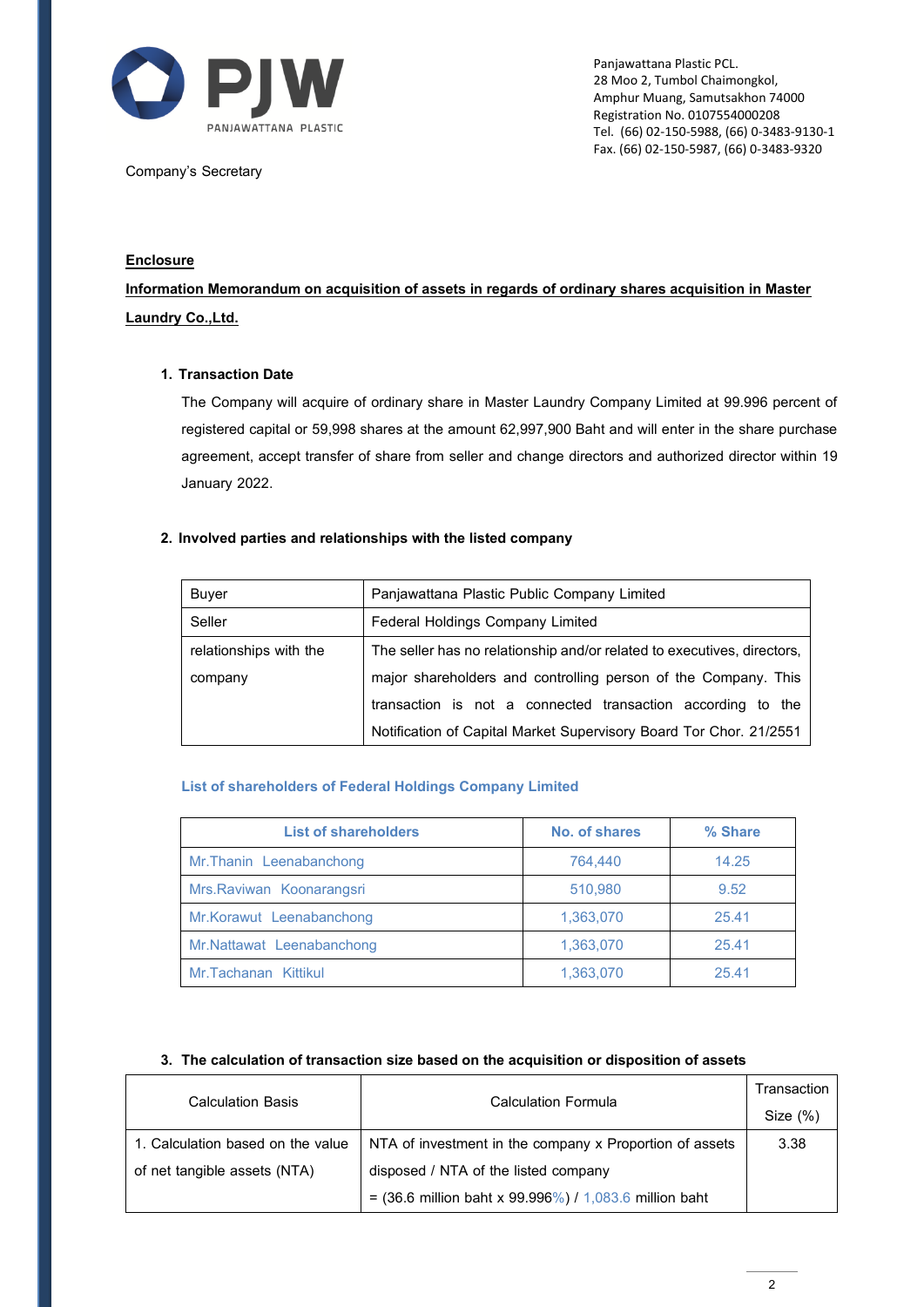

Panjawattana Plastic PCL. 28 Moo 2, Tumbol Chaimongkol, Amphur Muang, Samutsakhon 74000 Registration No. 0107554000208 Tel. (66) 02-150-5988, (66) 0-3483-9130-1 Fax. (66) 02-150-5987, (66) 0-3483-9320

| 2. Calculation based on net      | (Net operating profits of the investment x Proportion of | unable to  |
|----------------------------------|----------------------------------------------------------|------------|
| operating profits                | assets disposed) / (Net operating profits of the listed  | calculate  |
|                                  | company)                                                 | because to |
|                                  |                                                          | loss       |
| 3. Calculation based on total    | (Proportion of value of transaction paid or received) /  | 2.10       |
| value of consideration paid or   | Total assets of the listed company)                      |            |
| received                         | $= 62.99$ million baht / 3.002.8 million baht            |            |
| 4. Calculation based on value of | (Equity shares issued for the payment of assets) / Paid- |            |
| equity shares issued for the     | up shares of the company                                 |            |
| payment of assets                |                                                          |            |

Based on the consolidated financial statements of the Company which the certified public accountant has reviewed as of 30 September 2021

# **4. Detail of Acquired Assets**

| Nature of Business      | It is a limited company incorporated in Thailand, operate a            |  |  |
|-------------------------|------------------------------------------------------------------------|--|--|
|                         | comprehensive industrial laundry service business by focusing on       |  |  |
|                         | hospital and hotel sector. Master Laundry specialize in washing and    |  |  |
|                         | ironing all types of bed linen, pillowcases, blankets, and uniforms as |  |  |
|                         | well as the rental of fabrics used in the transportation service       |  |  |
|                         | business. Currently, there is a continuous commercial income           |  |  |
|                         | because it is a business that is currently operating.                  |  |  |
| <b>Established Date</b> | 3 December 2014                                                        |  |  |
| Registered Address      | 103/1 Soi Sukhumvit 55, Sukhumvit Road, Khlong Tan Nuea,               |  |  |
|                         | Watthana, Bangkok                                                      |  |  |
| Registered Capital      | Registered capital of 60,000,000 baht and paid-up capital of           |  |  |
|                         | 60,000,000 baht, divided into 60,000 ordinary shares with a par value  |  |  |
|                         | of 1,000 baht per share.                                               |  |  |

### **Master Laundry Company Limited**

### **5. List of shareholders before and after the transaction**

| List of shareholders                        | <b>Before the transaction</b> |         | After the transaction |         |
|---------------------------------------------|-------------------------------|---------|-----------------------|---------|
|                                             | No. of shares                 | % Share | No. of shares         | % Share |
| <b>Federal Holdings Company Limited</b>     | 59,998                        | 99.996  |                       |         |
| Mr.Nattawat Leenabanchong                   |                               | 0.002   |                       |         |
| Mrs. Piyawadee Leenabanchong                |                               | 0.002   |                       |         |
| Panjawattana Plastic Public Company Limited |                               |         | 59.998                | 99.996  |
| Mr.Satit Hemmontharop                       |                               |         |                       | 0.002   |
| Mr.Pirun Hemmontharop                       |                               |         |                       | 0.002   |